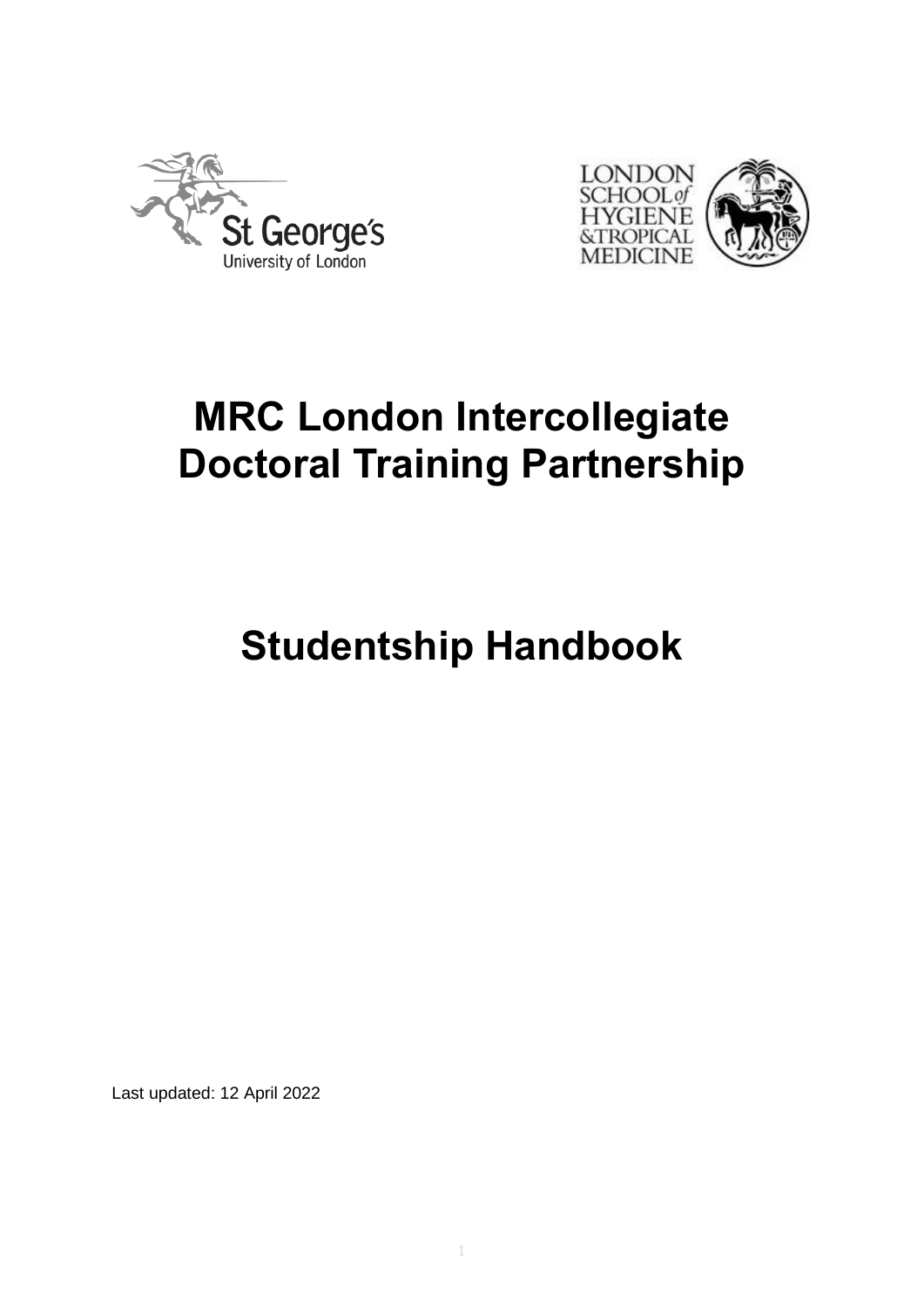This document provides further information for students funded on an MRC LID Studentship.

It should be read in conjunction with the current editions of

- SGUL Postgraduate Research Degree Regulations, Research Degrees Student Handbook and SGUL terms and conditions, and
- LSHTM [Research Degree regulations and student handbook](https://www.lshtm.ac.uk/study/new-students/starting-your-course-london/regulations-policies-and-procedures)

Doctoral Training Partnership (DTP) are expected to manage grant funding, and meet grant expectations and requirements, as set out by UKRI: [Terms & Conditions for training funding.](https://www.ukri.org/apply-for-funding/before-you-apply/your-responsibilities-if-you-get-funding/meeting-ukri-terms-and-conditions-for-funding/) We would encourage UKRI-funded students to read through the UKRI T&Cs and associated [guidance](https://www.ukri.org/manage-your-award/meeting-ukri-terms-and-conditions-for-funding/) for training grants and MRC LID funding, as these look at many aspects of your award and training.

Additional guidance and funding provided by UKRI regarding [pandemic-related Support for](https://www.ukri.org/our-work/tackling-the-impact-of-covid-19/guidance-for-applicants-and-awardholders-impacted-by-the-pandemic/)  [Students](https://www.ukri.org/our-work/tackling-the-impact-of-covid-19/guidance-for-applicants-and-awardholders-impacted-by-the-pandemic/) will also impact DTP administration and decision-making.

# **CONTENTS**

[About the DTP \(Doctoral Training Partnership\)](https://mrc-lid.lshtm.ac.uk/handbook/#aboutthedtp)

1.1 Structure

1.2 Awards

1.3 Themes

[Programme](https://mrc-lid.lshtm.ac.uk/handbook/#programme)

2.1 Training

2.2 Conference Attendance

2.3 Professional Placement

[Financial Support](https://mrc-lid.lshtm.ac.uk/handbook/#financialsupport)

3.1 Fees

3.2 Stipend

3.3 Other costs (including RTSG, fieldwork, training, CPD/short courses, travel and conferences, institutional visits, and 3-month placement/internships) 3.4 Disabled Students' Allowance

3.5 General Financial Information

[Studentship Requirements](https://mrc-lid.lshtm.ac.uk/handbook/#studentshiprequirements)

- 4.1 Award Dates
- 4.2 Reporting Requirements (Je-S, Research Fish, Gateway to Research)
- 4.3 Satisfactory Academic Progress
- 4.4 Changes

4.5 Illness

- 4.6 Parental Leave (including maternity, paternity, and adoption)
- 4.7 Interruption of Studies
- 4.8 Other Funding
- 4.9 Place of Tenure (Location)
- 4.10 Employment
- 4.11 Publications and Acknowledgement of Support
- 4.12 Complaints, Reporting Bullying and/or Harassment, & Whistleblowing

**[Student Involvement](https://mrc-lid.lshtm.ac.uk/handbook/#studentinvolvement)** 

- 5.1 Student Representation
- 5.2 MRC Cohort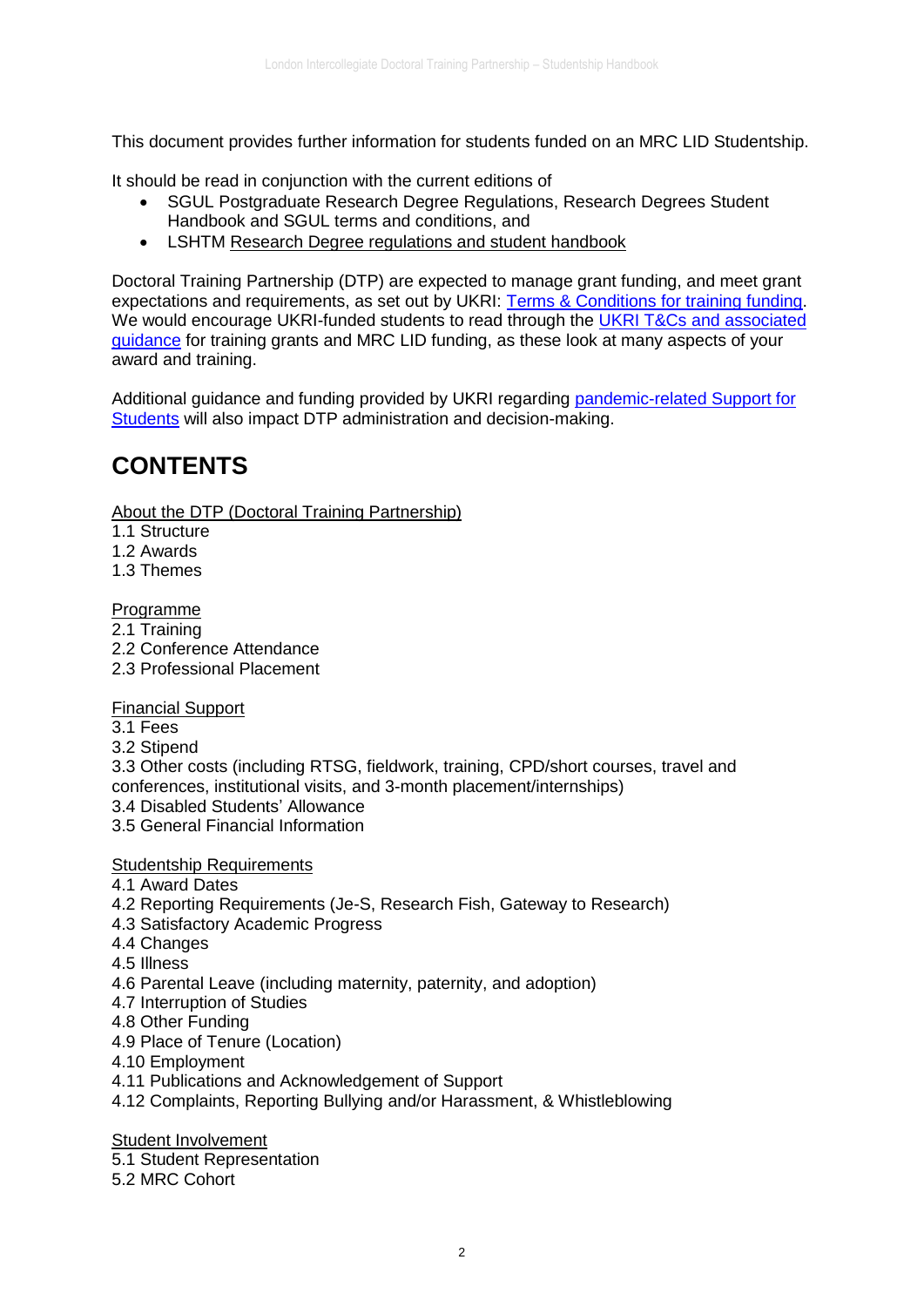[Other Useful Information](https://mrc-lid.lshtm.ac.uk/handbook/#otherusefulinformation) 6.1 MRC LID Website 6.2 Communications 6.3 Key Contacts 6.4 Acronyms used

# **1. About the DTP (Doctoral Training Partnership)**

The MRC London Intercollegiate DTP (MRC LID) is a partnership between [St George's,](http://www.sgul.ac.uk/)  [University of London](http://www.sgul.ac.uk/) (SGUL) and [London School of Hygiene & Tropical Medicine](https://www.lshtm.ac.uk/) (LSHTM). The funding for these studentships is provided by the **MRC** (Medical Research Council) and the partnership institutions (SGUL and LSHTM).

# **1.1 Structure**

MRC LID Board

The MRC LID board comprises academic and administrative staff from both institutions, and an MRC Student Representative from each institution. Full details of [MRC LID Board](https://mrc-lid.lshtm.ac.uk/meet/) membership is on the MRC LID website.

Student Representatives

At any one time there is least one MRC LID student rep from each institution. If you aren't sure who the reps are this year please contact [mrclid@lshtm.ac.uk](mailto:mrclid@lshtm.ac.uk) and we'll put you in contact with one from your institution.

DTP Administrative Support Contacts Lara Crawford (LSHTM) and Derilyn Frusher (SGUL)

#### **1.2 Awards**

Studentships are offered on either of the following routes:

- +4 years (MPhil/PhD), or
- 1+4 (Masters and MPhil/PhD) to exceptional candidates.

Students on the 1+4 route must apply for the +4 (research degree) part of their studies about 6-9 months prior to the start of research studies date (e.g. a research degree admissions application should be submitted in January to March for entry in September). Students will be required to pass their MSc in order to progress to their research degree studies.

#### **1.3 Themes**

All of the research training projects funded by MRC LID will address one or more of the [MRC's skill priorities](https://www.mrc.ac.uk/documents/pdf/mrc-strategic-skill-priorities/) and lie within [MRC LID's research themes.](https://mrc-lid.lshtm.ac.uk/themes-and-skills/)

# **2. MRC DTP Programme**

The purpose of the programme is to provide a cross-disciplinary grounding which incorporates [MRC priorities](http://www.rcuk.ac.uk/documents/skills/statementofexpectation-pdf/) to all students with MRC LID funding. To do this we require award recipients to take classes that will expand their education beyond their specific PhD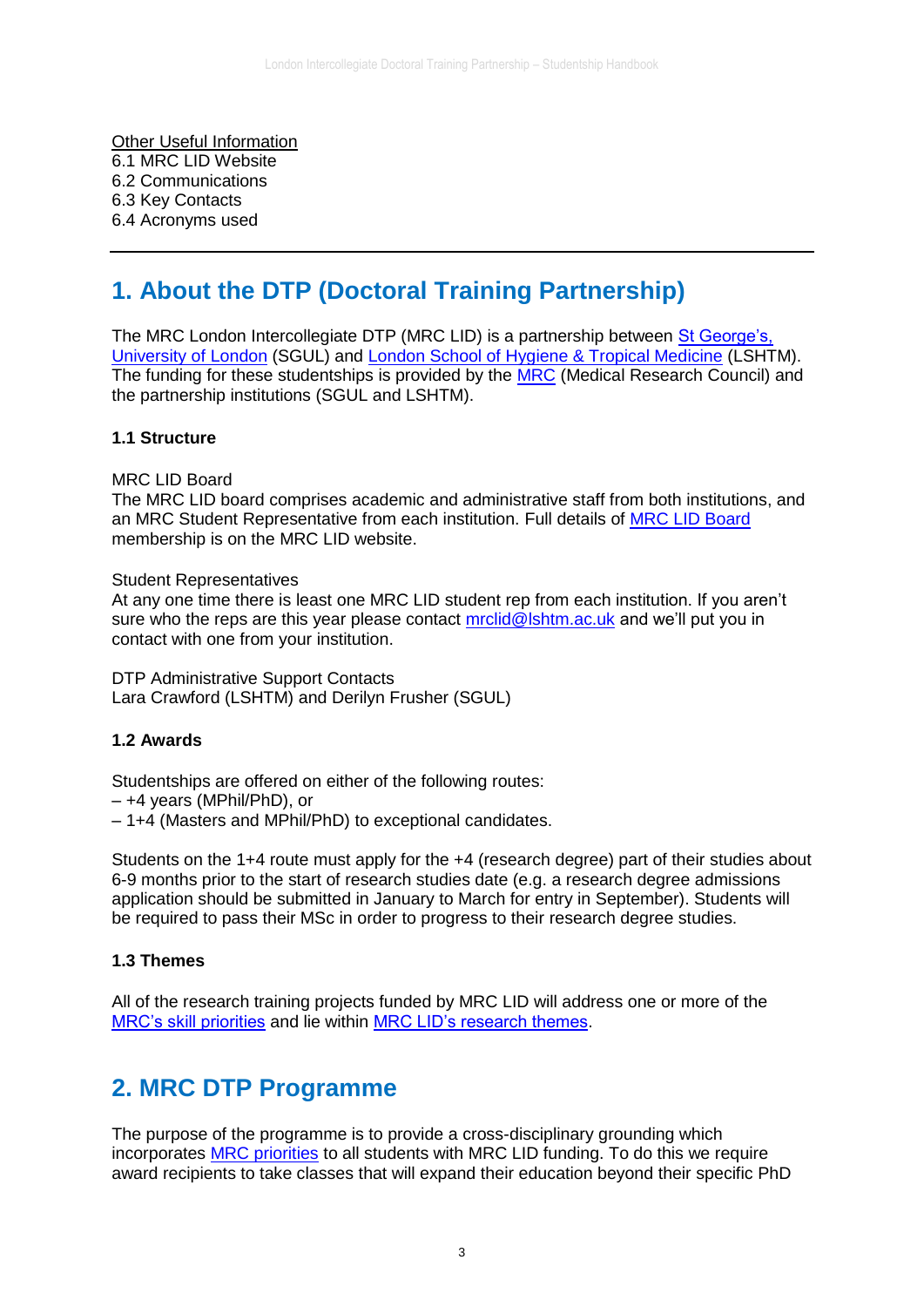research project, participate actively in institution centres and groups, and complete a 3 month placement in another institution or laboratory.

It is expected that students will be actively involved in the centres/groups their research covers (including participation in monthly seminars) at both institutions. In participating students will benefit from exposure to multi-disciplinary, themed, research networks, formal and informal meetings, seminars and networking opportunities.

MRC LID requires all students, whatever their discipline, to enhance their quantitative skills and to embrace multidisciplinary learning.

We encourage students to make the most of collaborations and net-working opportunities made available through [both institutions.](http://mrc-lid.lshtm.ac.uk/research-environment/)

## **2.1 Training**

Each MRC LID student should meet with their supervisors and their MRC LID mentor (a member of the DTP board) for an initial training needs assessment and the creation of a [comprehensive training plan.](http://mrc-lid.lshtm.ac.uk/current-students-forms/) The training plan should be reviewed and updated on an annual basis, with your supervisors and your DTP mentor. This is to ensure that you get the most from your MRC funding and its enhanced training opportunities.

We encourage all students to take up as many specific and generic training opportunities (offered by both institutions) as possible. Course selection should be made in consultation with your supervisors, as part of your comprehensive training plan.

Consideration should be given for balancing the time commitment of attending the training courses with time spent directly on research. Time commitments will vary considerably between courses depending on the duration of the courses and the type of enrolment.

#### **2.1.1 Modules (not generic transferable skills)**

Students on MRC LID DTP1 studentships are expected to undertake 4 MSc taught course modules (available at either institution) to widen and deepen their knowledge and understanding of their field. This may include modules outside their primary research field in order to build a rounder experience, in line with the strategic aims of the MRC LID programme. Module enrolment may be full (attending all taught sessions, submitting coursework, and sitting exams) or partial (attending some sessions, no coursework or exams) depending on your training needs, as agreed with your primary supervisor and also with permission from the relevant MSc Programme Directors.

Students on MRC LID DTP2 studentships are not required to undertake modules. However, we would encourage you to consider where modules would be useful for training purposes.

The cost of up to 4 modules per year at LSHTM is included in your registration as an MPhil/PhD student. If required, any payment for other/additional modules must come out of RTSG funds.

#### **2.1.2 Short Courses**

*Short courses and CPD courses available at either/both institutions or externally.*

Students should consider these where they provide suitable/required training and not available through one of the 'free' modules at either institution.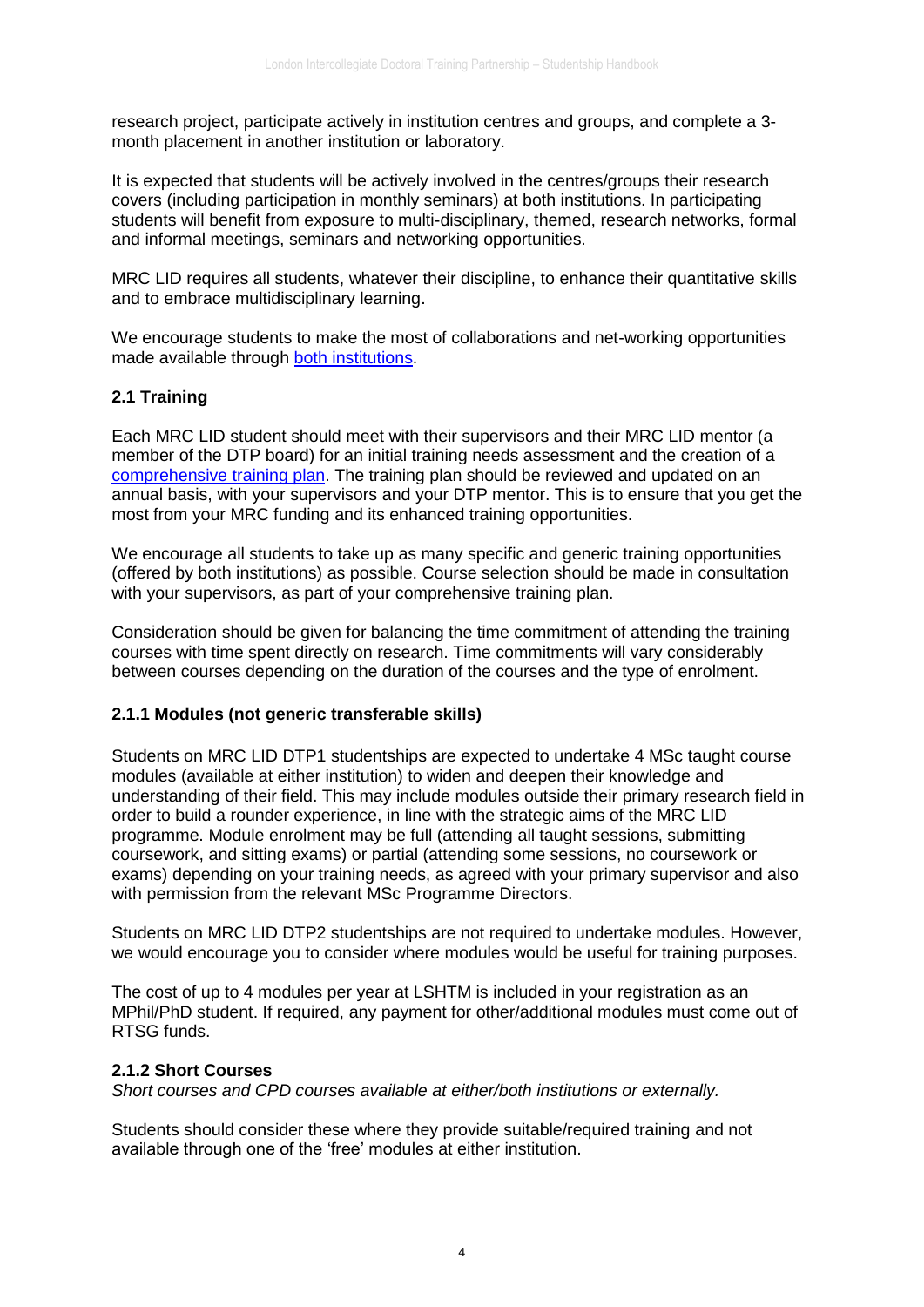Any short course fees will need to be paid out of your additional costs/RTSG budget (see Financial Support section). These funds should not be used to fund external training where very similar training is provided by SGUL or LSHTM, unless there are very specific reasons and/or important additional benefits to the external training, such as establishing interinstitutional research collaborations.

# **2.1.3 Generic & Cohort Training**

In addition to the generic transferable training offered at each institution, which students should take advantage of, there will also be specific training offered by MRC LID. This will be communicated to the MRC Cohort as it is planned. This may include quantitative skills training and interdisciplinary training as these are core MRC skills.

All MRC LID funded students are expected to attend all MRC LID training and cohort building sessions.

# **2.1.4 Other Training**

All MRC LID students are eligible to attend [Bloomsbury Postgraduate Skills Network](http://courses.grad.ucl.ac.uk/bloomsbury/) (BPSN) courses, because they are registered as research students at LSHTM. If asked for a Student ID/Code/Number please use your LSHTM Student Number (this includes students primarily based at SGUL, who will also have an LSHTM Student Number).

Students may also take advantage of specialist training outside of the two institutions (SGUL and LSHTM). Costs incurred should be paid for through the student's RTSG and/or flexible funding allowance.

MRC LID encourages students to undertake relevant institutional visits and placements.

# **2.2 Conference Attendance**

We envisage MRC LID students attending up to three conferences (two domestic and one international) over the duration of their award. Ideally, these should be where you are presenting, or there are other very specific reasons for attending.

Some funding is available for students to attend conferences. The MRC allocates an annual travel/conference allowance of GBP 300.00 to each student. Additionally, your primary institution may have travel allowances which are available to all students. For any additional costs please see the flexible funding section under 'Other Costs' (3.3 below).

#### **2.3 Professional Placement**

Students with MRC LID awards are required to undertake a 3-month placement outside of SGUL and LSHTM. These attachments will provide the students with experience of the wider research environment, demonstrate how research feeds into the development of products or policy, expand the student's network of contacts, facilitate their career development, and give access to expertise beyond their immediate research group.

Ideally, to broaden a student's perspective of the field, the placement should be in a different research discipline and not directly the focus of the student's PhD project. The details of the placement should be organised and agreed with the supervisory team.

The timing of the placement is flexible and should be selected by each student and their supervisors to best accommodate the research project timetable. While students should not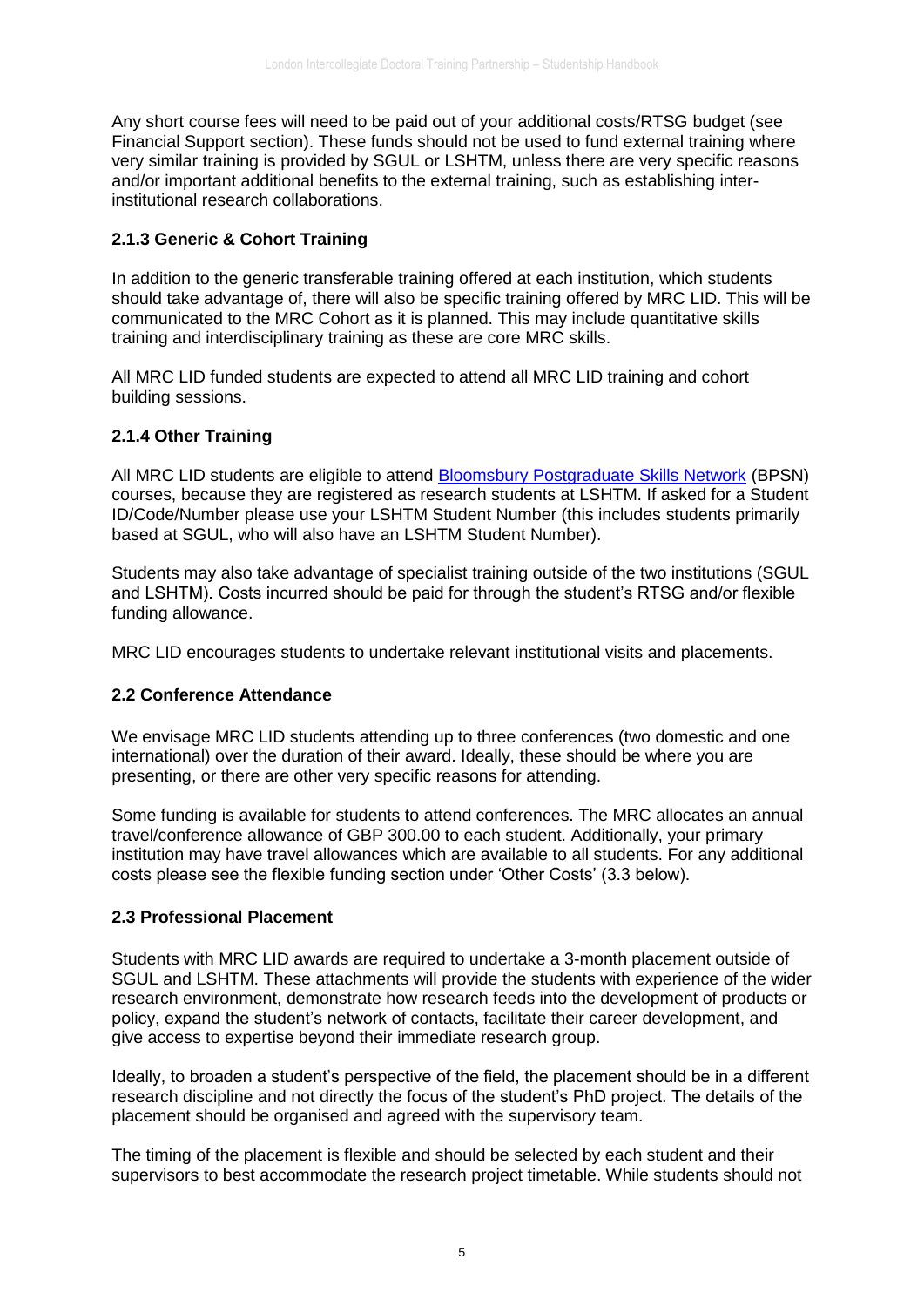undertake the placement before upgrading it is advisable to discuss options early on with supervisors to allow ample time to organise the placement and to anticipate costs in the budget (see Financial Support section). Also, students should consider the additional time pressures in their final year.

The MRC LID board does not wish to be too prescriptive regarding placements, given the wide and varied nature of research/skills MRC LID studentships cover, and each student's potential interests and opportunities, which is why there is limited information here. It has been included in the studentship programme because we all believe that it is a valuable opportunity for you to gain skills, build professional networks, and explore future career opportunities. Here are some key points to keep in mind:

- it should be of about 3 months duration
- the placement should not be directly linked to your research (and should be an opportunity to do something completely different, but possibly complementary to your research)
- the placement should ideally not be at same institution you are based at
- the placement should be set up with the MRC's [funding supplement](https://www.mrc.ac.uk/skills-careers/studentships/studentship-guidance/additional-support/) and [skills](https://www.mrc.ac.uk/documents/pdf/mrc-strategic-skill-priorities/)  [priorities](https://www.mrc.ac.uk/documents/pdf/mrc-strategic-skill-priorities/) in mind.

You should start to discuss and plan your MRC placement with your supervisors (and MRC LID Board Mentor) within the first 6-12 months of your research degree, having thought about

- whether any ideas you have come across and/or potential contacts you have made via the centres and groups, (which you should take every opportunity to be part of as soon as you are registered on your studies) would be useful and/or should be explored further,
- what MRC areas and skills you might wish to develop,
- when would be a good time to take a chunk of time out of your research degree.
- whether something would help your future career.

All students will remain registered for their research degree study for the duration of their placement.

# **3. Financial Support**

Each MRC LID award has been costed following the MRC's [financial details](http://www.mrc.ac.uk/skills-careers/studentships/studentship-guidance/minimum-stipend-and-allowances/) guidance, and comprises fees, stipend, research and conference allowances.

# **3.1 FEES**

Your Masters (for 1+4 awards) and MPhil/PhD tuition fees (for all award recipients) will be paid to the relevant institution's Finance Office on your behalf for the duration of your award.

Fees will be pro-rated for any periods of registration shorter than a full academic year (eg late start date; periods of IoS).

Fees will be pro-rated for less than full-time mode of study. Part-time study is calculated at 50% of full-time.

# **3.2 STIPEND**

MRC LID will use at the UKRI [published studentship stipend rate](https://www.ukri.org/what-we-offer/developing-people-and-skills/find-studentships-and-doctoral-training/get-a-studentship-to-fund-your-doctorate/) for each year's stipend payments.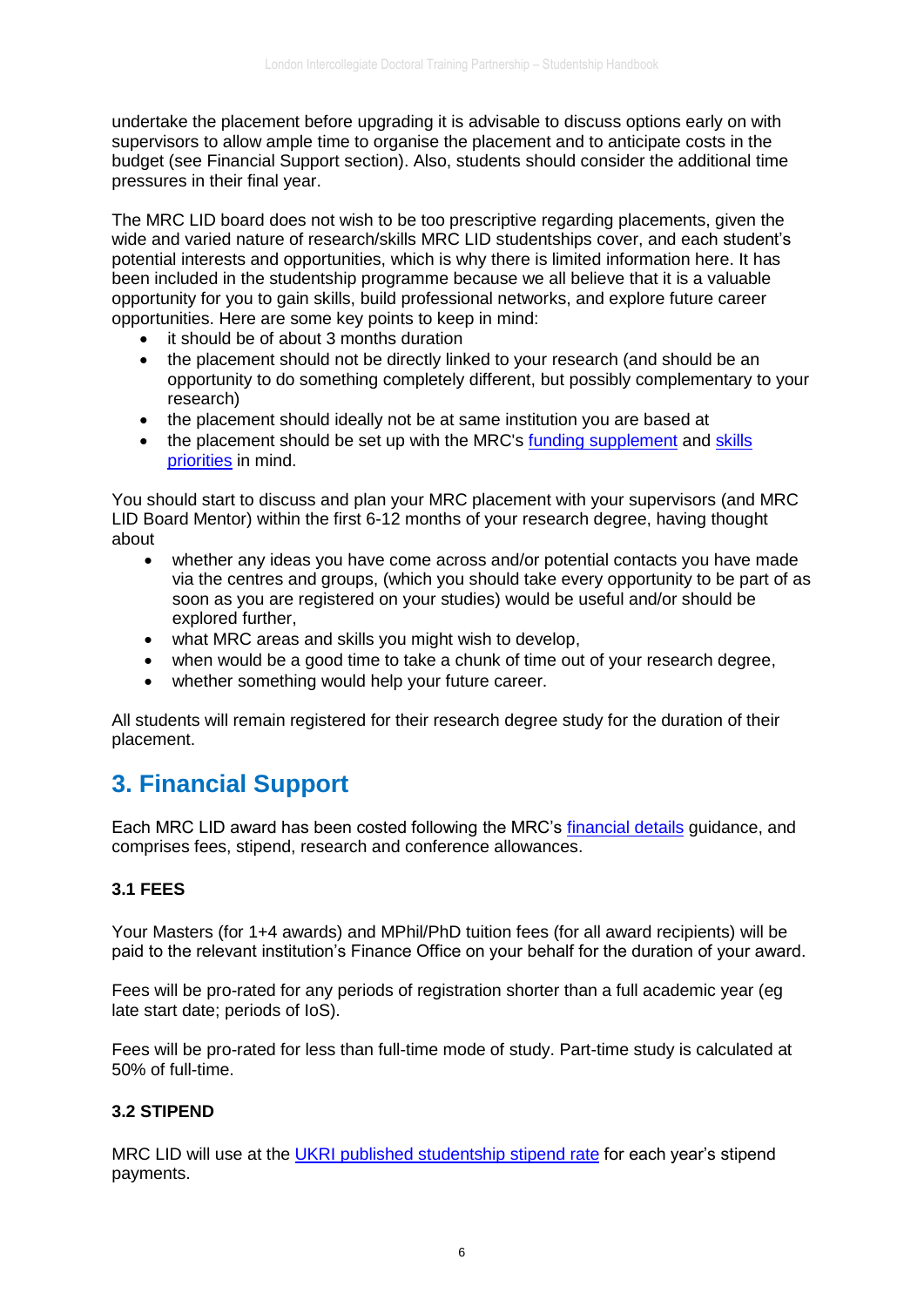The UKRI London weighting is GBP 2,000.00/year for students based in London (at a London Research Organisation (RO)).

Stipends are tax-free payments. Students who earn additional sums (eg from teaching and demonstrating) should be aware that their stipend will be included in the aggregated amounts earned when assessing for income tax liability. If you have any queries about income tax during your registration please contact the Payroll Office at LSHTM, who will be able to provide advice.

No additional payments will be made for students' National Insurance contributions. You may wish to pay contributions as 'non-employed persons'. You should seek advice first as there are some implications for doing this.

Payment of your stipend will be made monthly in advance – beginning after you have registered in September. The first payment will be made after your initial enrolment. Further information about this process will be sent out in August/September (before the start of the academic year). All payments will be made by bank transfer, providing we have received bank details from you.

Stipend payments will be made on the 24th of each month (or the nearest working day to it) for the coming month eg a stipend paid on 24th October is your stipend for the period  $1 - 30$ November.

Stipends will be pro-rated for any periods of registration shorter than a full academic year (for example, late start date).

Stipends will be pro-rated for less than full-time mode of study. Part-time study is calculated at 50% of full-time.

No stipend is paid out for periods of Interruption of Studies (excepting where this is for maternity leave or UKRI sickness pay – see relevant sections in UKRI Training Grant T&Cs and guidance).

## **3.3 OTHER COSTS (including RTSG, fieldwork, training, CPD/short courses, travel and conferences, institutional visits, and 3-month placement/internships)**

# **3.3.1 RTSG (Research Training and Support Grant)**

A full MRC studentship includes an individual annual RTSG allowance of GBP 5,000.00. This is a contribution towards consumable costs and reasonable expenses which directly support student research. *Allowable expenditure will depend on the project and context of funding.* Examples of reasonable expenses may include travel for fieldwork and/or preparatory site visits; reimbursement costs incurred for fieldwork (where these are for the individual's research degree project and outwith any overall project costs/work which should be covered by supervisor funding); contribution towards laboratory consumables; books and other reading materials not available through the Senate House, LSHTM, or SGUL libraries; suitable training, including short courses and CPD courses offered at either institution or externally. RTSG should not be used to cover costs that your supervisors or primary institution should provide.

This list is not exact or exhaustive; if you have any queries about whether an expense is allowed please contact us in the first instance.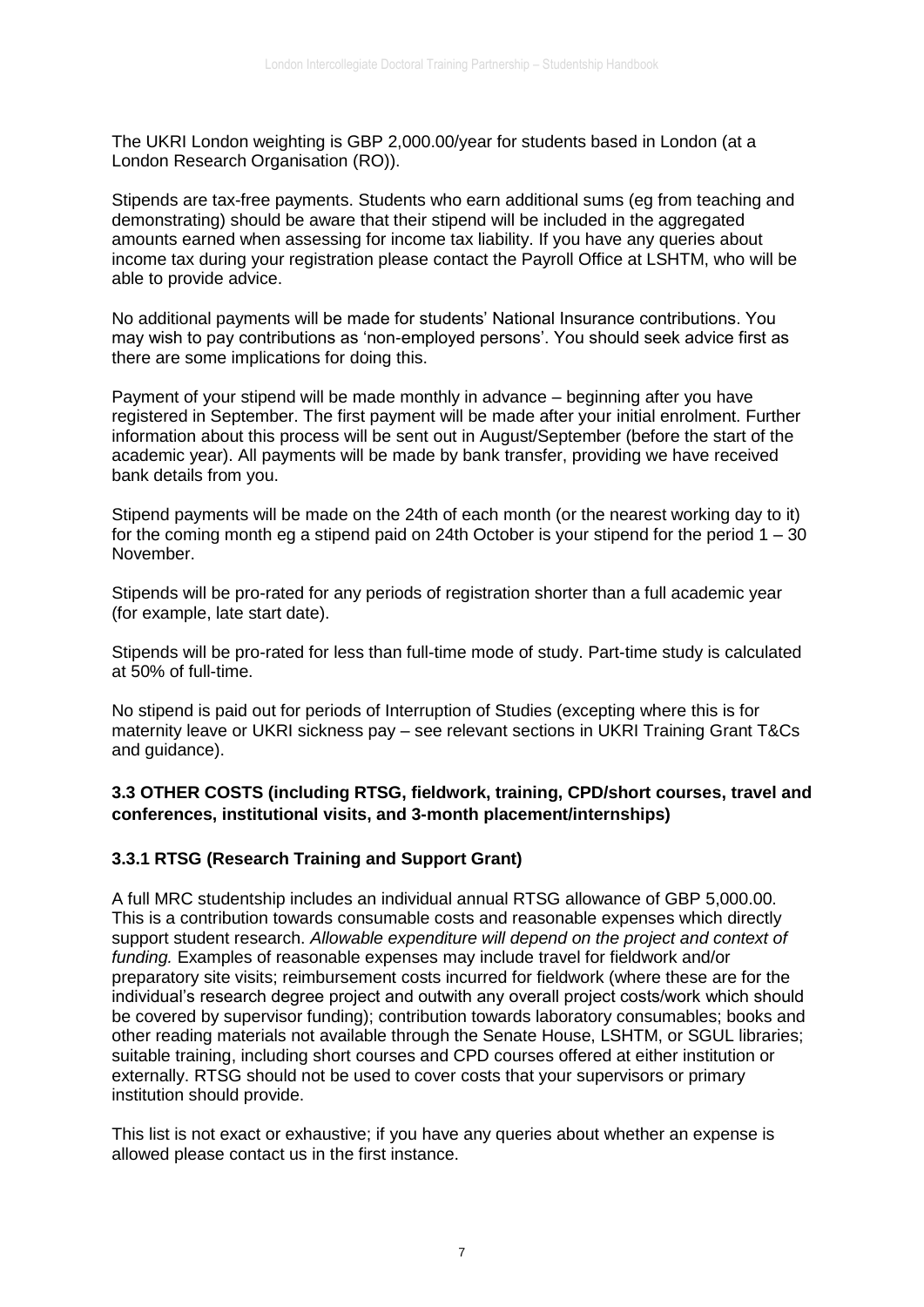If during the year, your status changes – for example, you take an IoS – your RTSG will need to be retrospectively recalculated to reflect the changes. Please be aware that this may result in the RTSG amount available to you for the year being lower than it previously was.

Your funding is student-specific: it can only be used for your expenses.

The MRC LID RTSG expenditure will be available to use from the start of your research degree.

\* If LSHTM is your primary institution, your RTSG will be administered by

– Research Degree Administrators (RDAs) where students are registered in EPH or PHP, OR

– Departmental Managers (DMs) where students are registered in ITD.

Please contact the administrators directly for details on how your RTSG should be accessed.

\* If SGUL is your primary institution, your RTSG be administered by the Joint Research and Enterprise Services (JRES) team. Please contact the MRC LID JRES contact person who will give you details on how your RTSG should be accessed.

You will be required to update and maintain an expenditure spreadsheet during the tenure of your award, and will be asked (by email from the MRC LID team) to update it at least quarterly. It is essential that you take the time to note all expenditure correctly and in a timely manner so that we have a full list of expenditure for reporting purposes.

MRC LID reserves the right to ask supervisors for confirmation that expenditure is in direct support of a student's research.

RTSG cannot be allocated/spent after your MRC LID end of funding date.

Students on a 1+4 award will not be entitled to an RTSG allowance during their Master's course year. If there are exceptional circumstances that would require you to use RTSG funding during this year please contact the DTP Administration team by email detailing the reasons for this request and providing a budget for this. These requests will be considered on a case-by-case basis.

Please note that the MRC LID RTSG is different to, and in addition to, any standard research and or travel support grants/allowances provided to all research students by their primary institution.

Supervisors confirmed, when submitting projects bids to the DTP, that they had sufficient funding to cover research costs. It is not intended that your RTSG is used to supplement or replace supervisor support.

# **3.3.2 Travel/Conference Allowance**

MRC LID will cover expenses & travel up to the maximum MRC individual, annual allowance of GBP 300.00 for up to 3 conferences (two domestic and one international) over the duration of the studentship.

Where conference and travel costs exceed the annual allowance, the spend can be supplemented by your RTSG allowance only if/where there is an available balance and this has been agreed by your supervisor.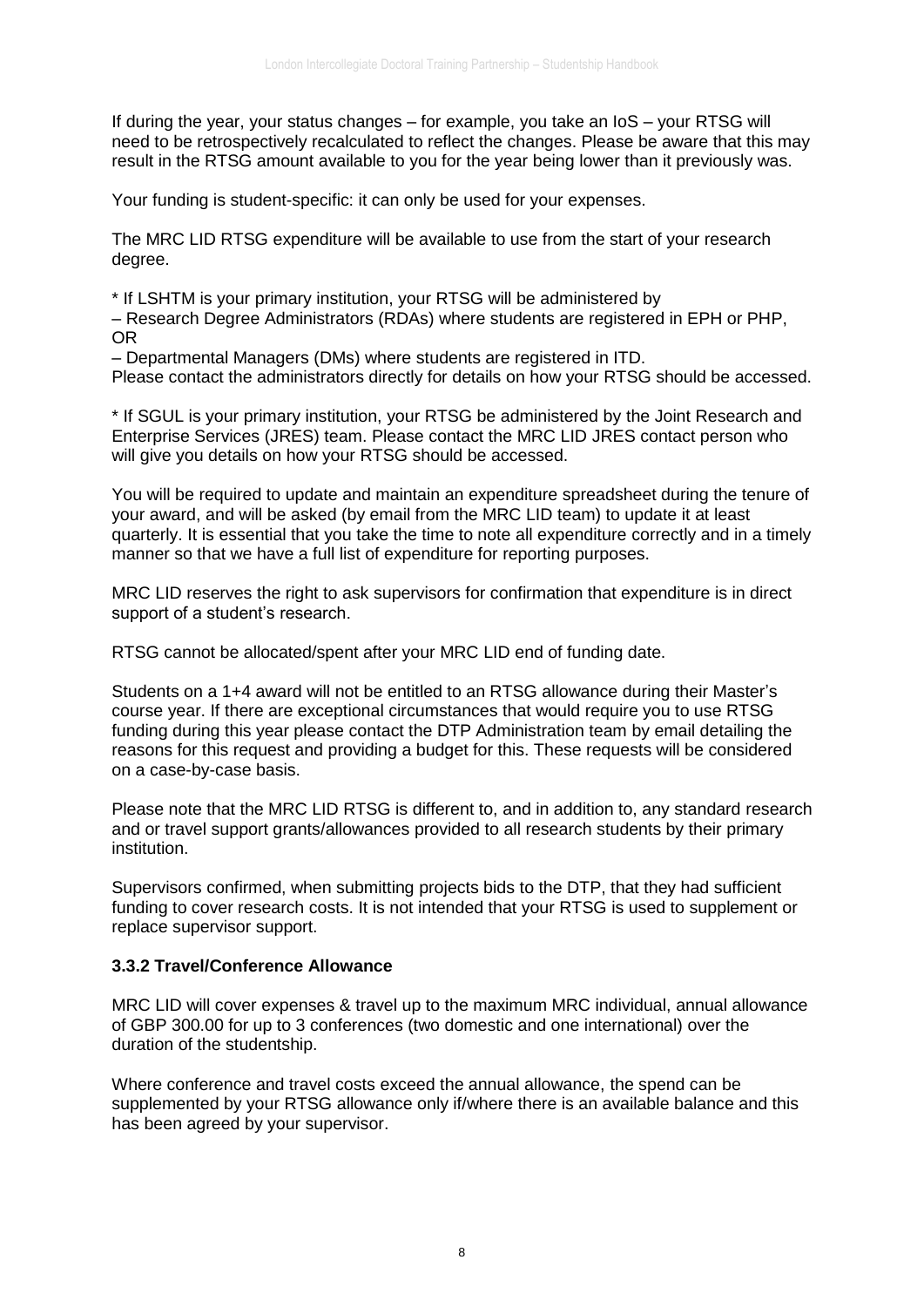As with RTSG expenditure you will be required to update and maintain an expenditure spreadsheet quarterly during the tenure of your award, the same form is used to monitor both RTSG and travel/conference allowances.

Please note that the MRC LID travel/conference allowance is different to, and in addition to, any conference and travel allowances made available to all research students by their primary institution.

- LSHTM provides a separate (non-MRC LID) conference allowance per student through the faculties. This allowance is available to all research degree students, provided they meet certain criteria, and within certain limits. Students based at LSHTM should contact their Faculty Research Degree team for details.
- SGUL has a small fund available for current students, but it is distributed on a firstcome-first-served basis. Students based at SGUL should contact Derilyn for further information.

Travel costs can only be booked and paid for by the DTP funds where the travel taken will be within the studentship funding dates.

Please see UKRI T&Cs and guidance for further information about expectations on travel bookings etc.

# **3.3.3 Flexible Supplement / Additional Support**

As part of the Studentship grant the MRC provides us with a [flexible supplement](http://www.mrc.ac.uk/skills-careers/studentships/studentship-guidance/additional-support/) to cover costs other than fees, stipends, MRC standard annual RTSG and travel/conference allowances.

This flexible funding is not allocated as an individual allowance per student; instead it is a pooled amount to support unique training opportunities for MRC-funded PhD students.

The MRC has highlighted the following as 'unique training opportunities':

- High cost training in recognised areas of [strategic need,](http://www.mrc.ac.uk/documents/pdf/mrc-strategic-skill-priorities/) including support for extra training, such as Master's, for individuals changing discipline;
- Exceptional training opportunities, such as:
	- $\circ$  overseas fieldwork where this is an essential part of a student's training
	- o time 'out of programme' to complete a complementary and beneficial placement,
	- o training in new advanced research skills;
- Opportunities to provide training with industry or at the interdisciplinary interface;
- Transitions from PhD to first post-doc positions to increase the competitiveness of outstanding candidates.

As the flexible supplement funding is a limited sum, which MRC LID will need to share most effectively across all themes and students, this will be allocated on a competitive basis.

Some of the pooled funding will be used for MRC cohort activities and training. The MRC LID Board may decide to allocate some flexible supplement funding towards other costs in the future, in line with UKRI guidance.

#### **How to Apply for Flexible Supplement / Additional Support Funding**

To request flexible funding you will need to submit a flexible funding application form to the MRC LID administration team. The form template can be found on the [MRC LID forms page.](http://mrc-lid.lshtm.ac.uk/current-students-forms/) You will also need to submit a budget for the flexible funding detailing how you will spend the flexible funding, and provide a budget/explanation of how you have spent/allocated your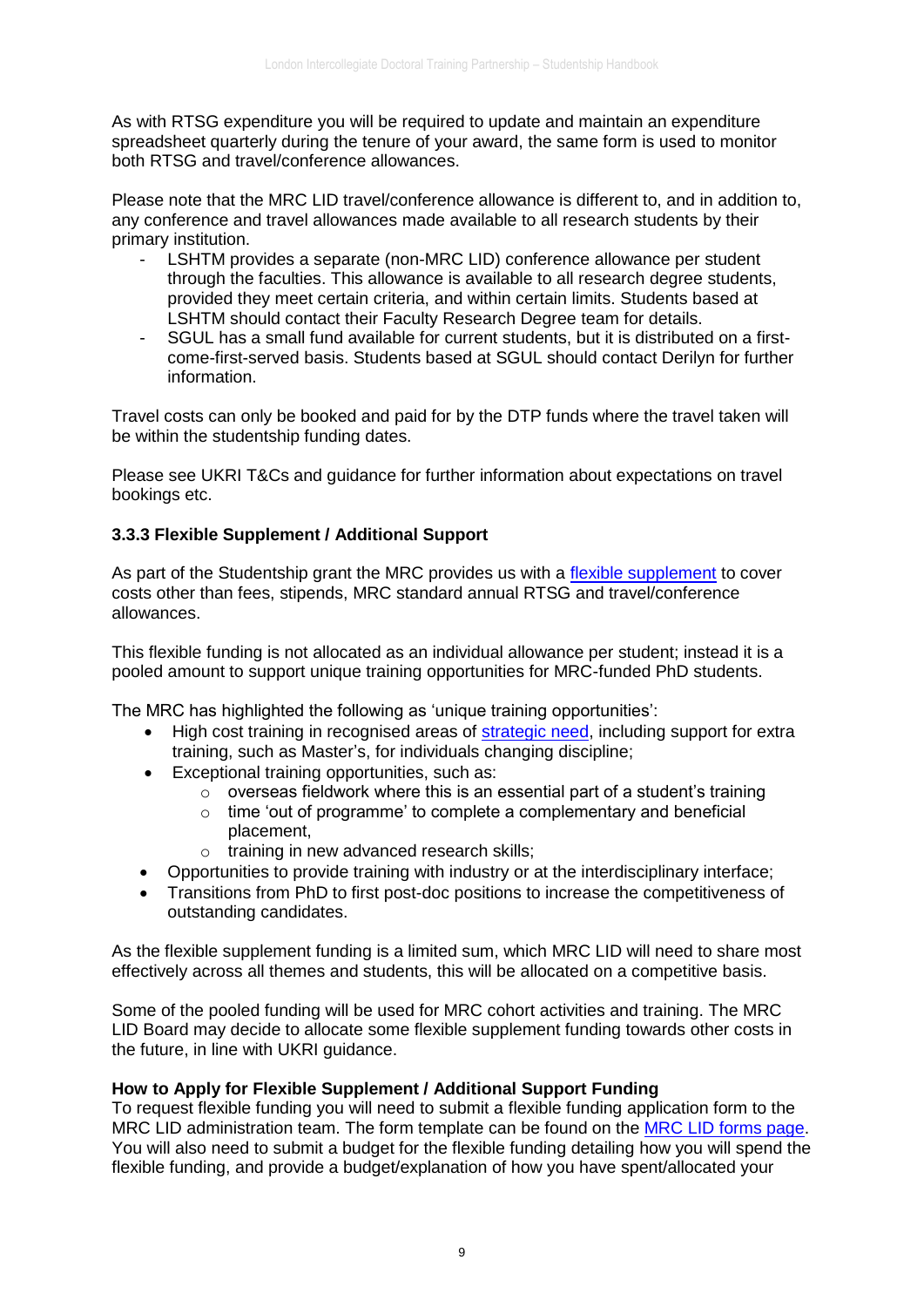studentship RTSG and Travel/Conference allowance to date, and for the remainder of the award. We request these two budgets as we would normally expect that your RTSG funds were used/spent prior to applying for flexible funding. However, we are aware that some students will 'ringfence' RTSG funds for future lab consumables or necessary project expenditure, Having an explanation of future expenditure will aid the board in making a decision on your flexible funding application.

The total amount awarded from the flexible funding (confirmed and processed via the MRC LID administration team) will be treated as an advance, with the expectation that evidence of expenditure be submitted in the form of original receipts.

All RTSG and Travel/Conference expenses, ie excluding those awarded from the flexible funding, will be processed through your Faculty/JRES.

Once you have returned from your flexible funding trip please report all actual expenditure (actual costs incurred) to MRC LID administration team (using the MRC LID Expenses Form), you will also need to provide a copy of the receipts, and also completed a feedback form. Both forms can be found on the [MRC LID forms page.](http://mrc-lid.lshtm.ac.uk/current-students-forms/)

The MRC LID administration team will use your receipts and expenditure spreadsheet to do a mini-reconciliation of the award. Please note, any payments made in a currency other than GBP should be recorded in the local currency and converted to Pounds (GBP) on the expenses form. Where receipts are not in English please provide an English translation.

We check all non-GBP expenses via OANDA currency converter (using historical rate as per date mentioned on respective receipts). Any unused funds (or expenditure not covered by a receipt) will need to be repaid. The MRC LID administration team will contact you with details of how to return funds if needed once the mini-reconciliation is complete.

#### **3.4 Disabled Students' Allowance**

Disabled Students' Allowances (DSA) are intended to help with additional expenditure for the costs of study-related requirements that may be incurred as a result of disability, a mental health problem or a specific learning difficulty that means additional support is needed to undertake a studentship.

Students should contact the Student Support & Counselling Services team at their primary institution for support on accessing this allowance. Following all admin and paperwork, the primary institution's staff should contact the DTP admin team (before 1 October each year) with summary details of the allowance provided, so that we can arrange for the funds incurred by the institution to be reimbursed by UKRI via the DTP grant.

For further information about extra support please see UKRI [Doctoral Studentships](https://www.ukri.org/what-we-offer/developing-people-and-skills/find-studentships-and-doctoral-training/get-a-studentship-to-fund-your-doctorate/#contents-list) and links.

# **3.5 General Funding Information**

Part-time studentships will be paid out at exactly 50% of full-time studentship awards.

Should your circumstances or student status change during the period of MRC LID support you should be aware that this may have an impact on your funding. You should contact the MRC LID administration team as soon as possible to discuss changes and calculations.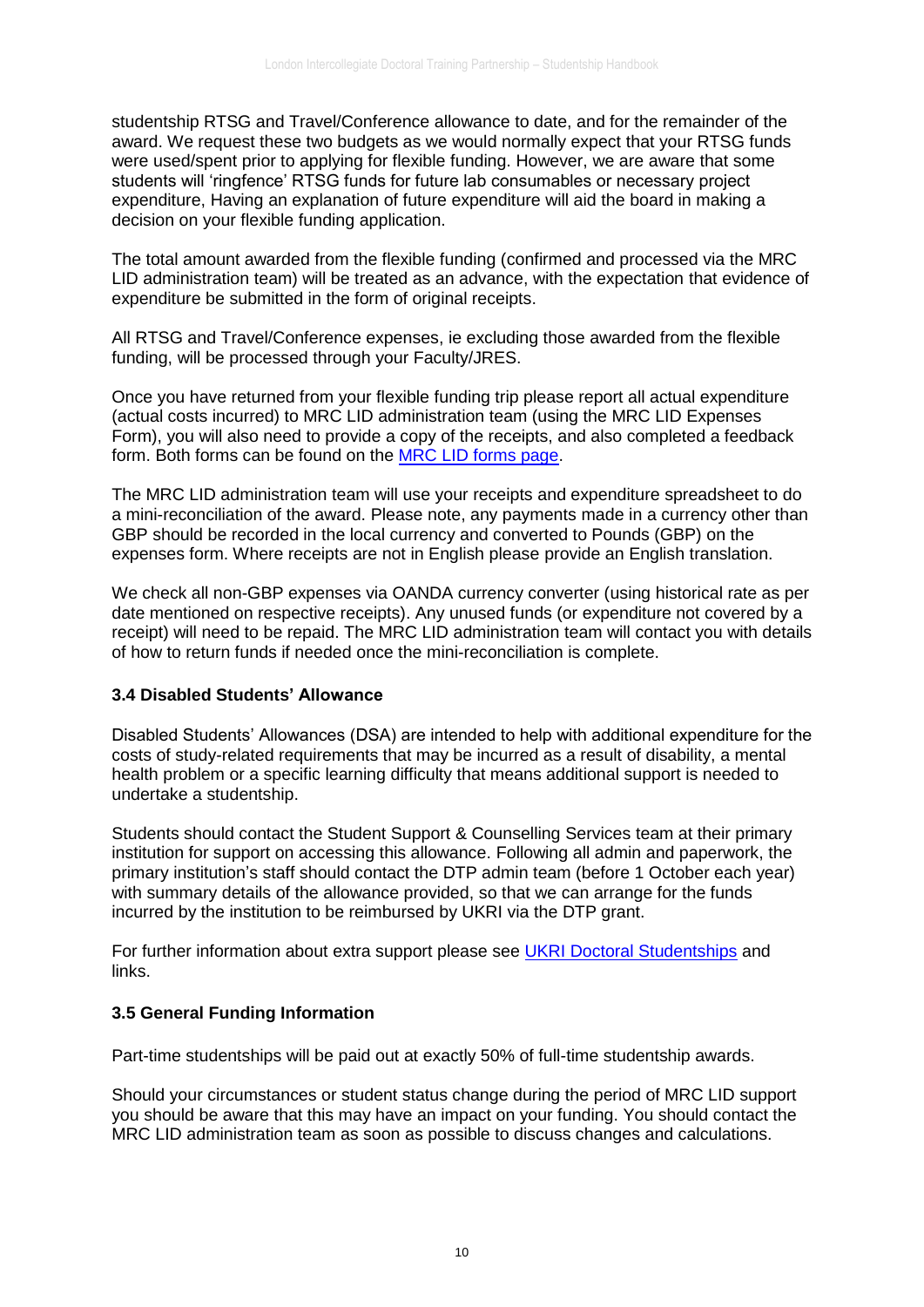You should be aware that funds paid once your research training award has been terminated, or that have been paid inappropriately, will be reclaimed.

Where more applications are received than funding available the DTP may choose to make partial funding awards.

# **4. MRC LID Studentship Requirements**

# **4.1 Award Dates**

Your MRC LID Studentship award duration is set out in the formal award letter sent out as part of your funding offer, which was accepted by you prior to your start/initial registration.

MRC expects students to complete – ie submit their PhD thesis – by the end of their funding award.

Students should be aware that the MRC LID Studentship funding dates and MRC submission date may be different to the maximum registration and submission dates of your primary institution. It is your responsibility to keep a note of the date differences and to ensure that you do not exceed the regulatory requirements of both your primary institution and the MRC. You should ensure that the submission of your thesis meets the earliest required date. If you have any queries about dates please contact the MRC LID administration team and relevant Registry team/s for clarification.

# **4.2 Reporting Requirements**

The MRC uses a number of different systems to gather data about the funding they have awarded, and how it is being used. Currently being used are:

- Je-S
- ResearchFish
- Gateway-to-Research.

MRC LID students must provide updated information for these, as and when requested to do so, as the institutions in the DTP are assessed by the quality of data provided and this may affect future funding awarded to us. In addition, failure to report when requested may result in sanctions being applied to our grant.

The [UKRI Data Protection Policy](https://www.ukri.org/about-us/privacy-notice/) confirms their policy underpinning their use of the information you share with them.

# **4.2.1 Je-S (Joint Electronic Submission System)**

The MRC LID administration team will use this system to keep the MRC up-to-date on details of your award (start and end dates, any periods of IoS, award payments, research project etc). We are required to submit scholarship information within the first month of your initial registration; and a layman's abstract of your research.

The administration team will be in touch by email (in Sept/Oct of your first year – assuming you register in Sept) with a request for the required information, deadline, and more details of what is required. Every subsequent year we will ask you to update/refine your research project abstract, and provide us with additional award information – including details (dates, place, purpose) of fieldwork, institutional visits, placements, and/or research/external collaborations with private, public, or civic society sectors.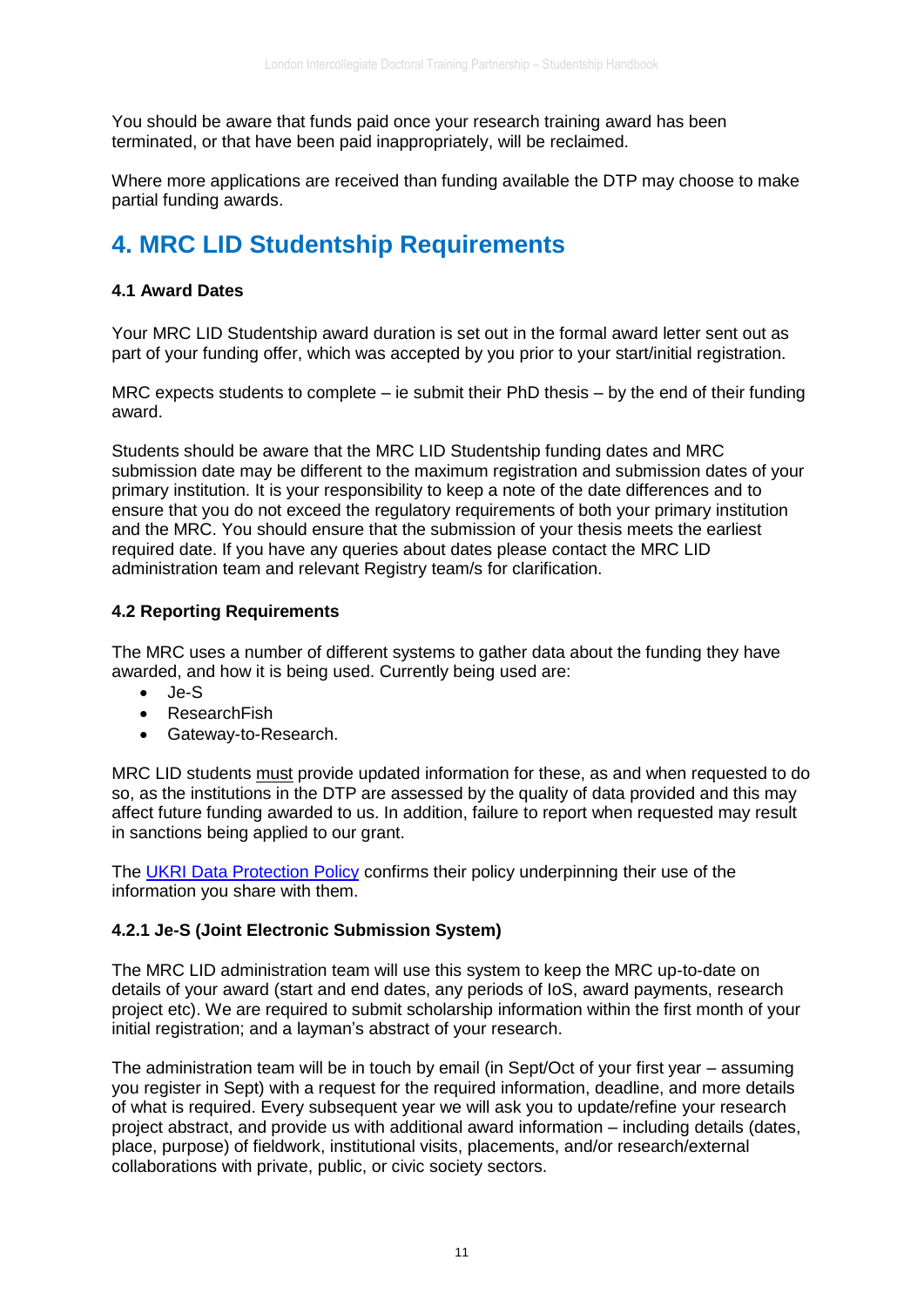Please provide details according to MRC requirements (use layman's terms; focus on core skills areas etc). following discussion with your supervisors and – where applicable – with any external organisations you are working with for your research.

For more information on Je-S, and tips and hints for completing the abstract please use the [guide.](https://lshtm.sharepoint.com/students/PublishingImages/Pages/student-funding/Je-S%20information%20sheet%20for%20MRC%20LID.pdf)

Amendments have been made to the Je-S system help text surrounding data protection issues in the UKRI Training Grant Terms and Conditions so please read the revised Je-S help text for studentship details.

#### **4.2.2 ResearchFish**

[ResearchFish](https://www.ukri.org/apply-for-funding/manage-your-funding-award/report-your-research-outcomes/) is an online system that is used to gather information about research outcomes. It allows researchers to record all of their research outputs and outcomes in one place and attribute outcomes to grants from different funders. It helps researchers share outcomes with funders easily and efficiently.

All recipients of MRC LID funding are required to report emerging outputs, outcomes and impacts for the duration of their awards and for up to five years beyond. Failure to report via ResearchFish may result in any active funding being suspended.

You may record and attribute research outcomes to awards at any time during the year. However, early each calendar year ResearchFish will contact students at various stages of their studies (usually in the later stages of an award) to ask that each student provide research outcomes over the ResearchFish submission window period. The ResearchFish submission period is normally February to March each year. It is essential that you take part in this data collection exercise when requested to do so.

Before final submission each year you should discuss your submission with your supervisor/s. Please be aware that the information provided via ResearchFish will be made public. If your project has an external/industrial partner please make sure that the partner is aware of your submission and has approved text included on ResearchFish (as appropriate).

At the end of your funding please update ResearchFish with your personal email address so your research impacts and outputs can still be recorded.

For additional information on this see details on the [UKRI website.](https://www.ukri.org/apply-for-funding/manage-your-funding-award/report-your-research-outcomes/)

#### **4.2.3 Gateway-to-Research**

The Research Councils use this to make public information of individual research projects they are funding. Your [Gateway-to-Research](https://gtr.ukri.org/resources/about.html) record will include posting your Je-S abstract and information provided via ResearchFish. It is important that you are aware that the information put in each student abstract will be made public. Therefore, any students involved in any controversial research should word their abstracts accurately and with care.

#### **4.3 Satisfactory Academic Progress**

Students in receipt of MRC LID funding should maintain satisfactory academic progress to ensure continuation of their funding.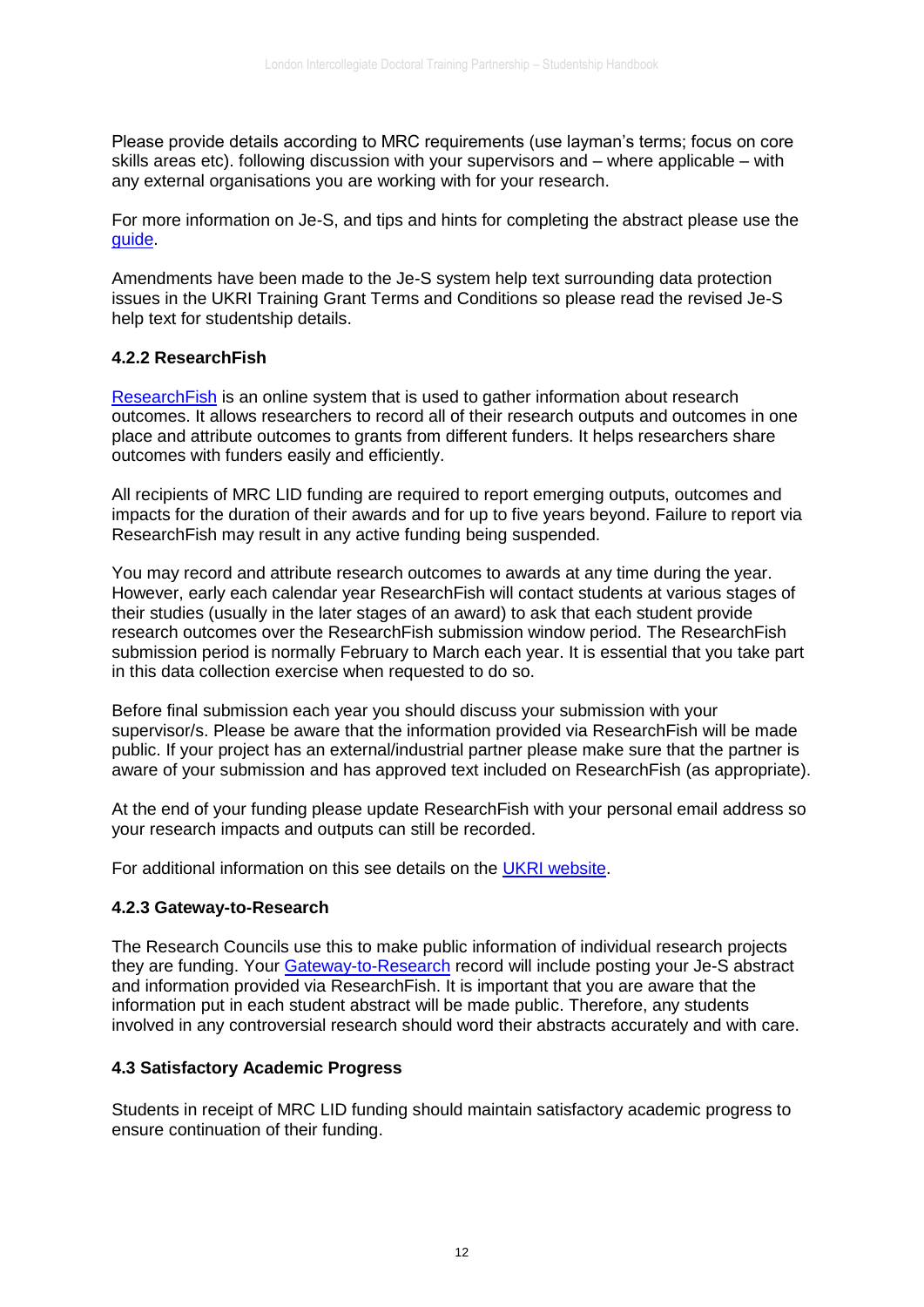Students must meet the upgrading times and regulations of their primary institution. If there are any delays to upgrading, please make the MRC LID Administration team aware of the reasons for the delay and the revised anticipated upgrading timeline at the time these are agreed.

## **4.4 Changes**

Any changes to personal circumstances which might result in changes to your student status should be reported to the administration team (in addition to any institution requirements) to allow for discussions of how these changes may affect your funding.

We wish to stress the importance of timeliness in submitting documentation – for example, for IoS or change of mode of study requests to your relevant institution's administration team – and reporting early if there are problems or a likelihood of delays with your studies.

#### **4.5 Illness**

Students should make sure they follow their primary institution's regulations regarding illness reporting.

MRC LID will follow UKRI advice and requirements for grant holders, as set out via the T&C and guidance links under the [UKRI Terms & Conditions for training funding.](https://www.ukri.org/apply-for-funding/before-you-apply/your-responsibilities-if-you-get-funding/meeting-ukri-terms-and-conditions-for-funding/)

And additional pandemic-related policies, including sick leave, for those funded by UKRI studentship grants: [Support for Students.](https://www.ukri.org/our-work/tackling-the-impact-of-covid-19/guidance-for-applicants-and-awardholders-impacted-by-the-pandemic/)

#### **4.6 Parental Leave (including maternity, paternity, and adoption)**

MRC LID will follow UKRI advice and requirements for grant holders, as set out via the T&C and guidance links under the [UKRI Terms & Conditions for training funding.](https://www.ukri.org/apply-for-funding/before-you-apply/your-responsibilities-if-you-get-funding/meeting-ukri-terms-and-conditions-for-funding/)

#### **4.7 Interruption of Studies**

Research Councils expect students to complete their training in a single continuous period and do not encourage suspension of awards. However, they are aware that suspensions may be required for personal or family reasons.

Interruptions of Studies should not exceed 12 months in total over the duration of a studentship. This excludes periods of parental leave or long-term sickness, which are covered separately in UKRI Training Grant T&Cs and guidance.

#### **4.8 Other Funding**

A full MRC Studentship award cannot be held concurrently with any other award which provides maintenance and fees for postgraduate training.

#### **4.9 Place of Tenure (Location)**

In line with UKRI training grant requirements, students in receipt of MRC LID funding are expected to be resident in the UK for the majority of their studies, and to live within a reasonable travel time of their primary institution. The only exceptions to these requirements are to cover periods of absence that are an essential part of study (eg fieldwork, study visits, conference attendance).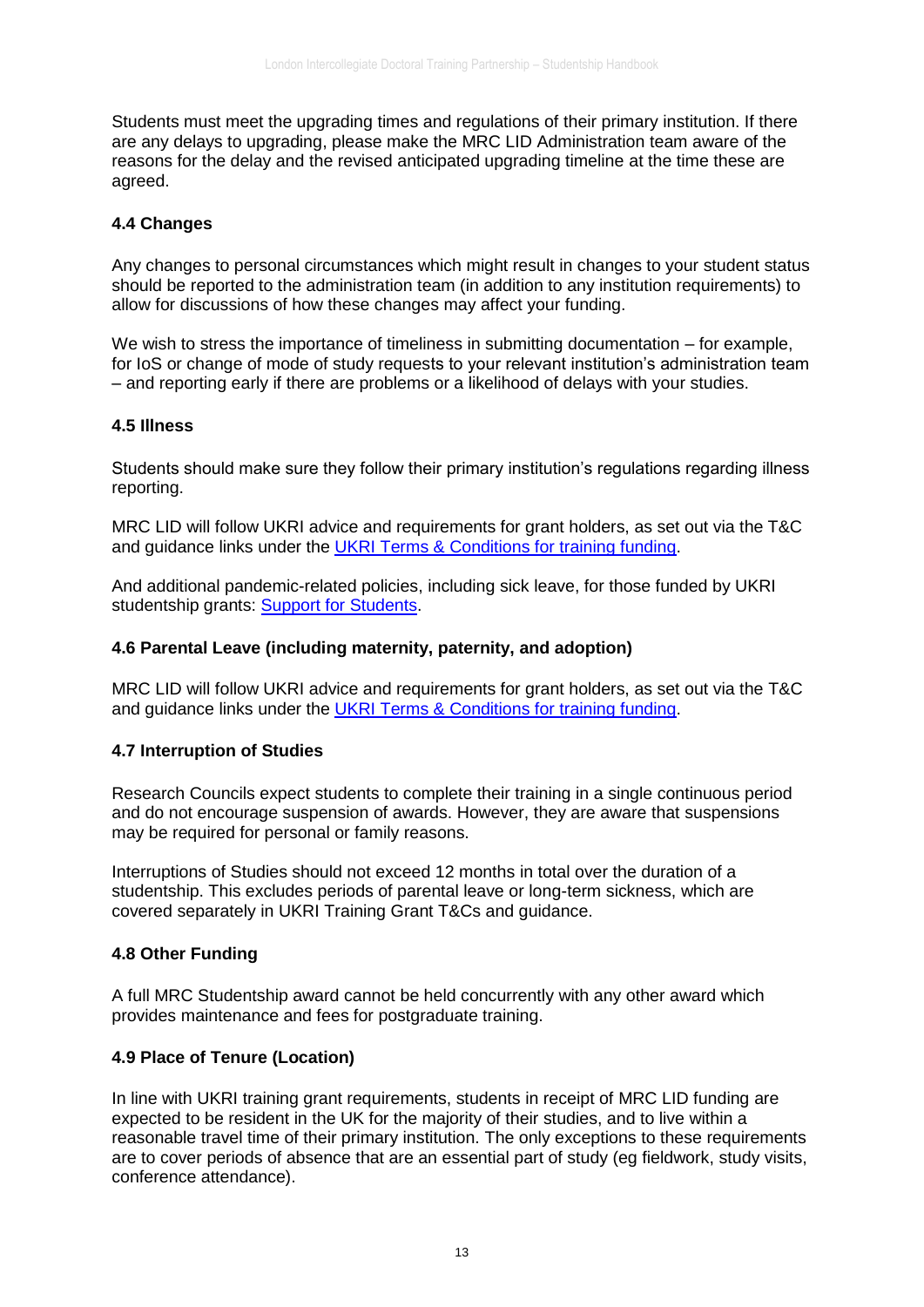## **4.10 Employment**

Awardees of a full-time MRC LID Studentship are expected to consider their research studies as full-time employment. The funding should not be held alongside employment. UKRI allows some limited employment, such as teaching and demonstrating work, where this is compatible with your studies and approved by the supervisor team, and no more than 6 hours per week.

Students with part-time funding should note that employment should only be undertaken outside of the commitments to study and the DTP (eg not on the 2.5 days that should be set aside for your research degree). It is likely, too that part-time students in employment will need to provide their primary institution with evidence from their employer that they have been released for the required study time.

#### **4.11 Publications and Acknowledgement of Support**

Please see the relevant TGC (TGC11) of the training grant T&Cs and guidance: UKRI Terms [& Conditions for training funding](https://www.ukri.org/apply-for-funding/before-you-apply/your-responsibilities-if-you-get-funding/meeting-ukri-terms-and-conditions-for-funding/) for details.

The MRC LID grant reference is MR/W006677/1.

We encourage students to engage with the media only following full discussions with their supervisors and training through the transferable skills programme (and/or specific MRC cohort training). All media engagement must follow the requirements and procedures of your primary institution.

#### **4.12 Complaints, Reporting Bullying and/or Harassment & Whistleblowing**

In the first instance, students' complaints and/or reporting of bullying and/or harassment, or whistleblowing, should be reported and addressed via their primary institution's relevant standard procedure.

Students should also make the MRC LID Board aware of these by contact the MRC LID Admin Team or the MRC LID PI.

Please also see the [UKRI Training Grant links for T&Cs and guidance.](https://www.ukri.org/apply-for-funding/before-you-apply/your-responsibilities-if-you-get-funding/meeting-ukri-terms-and-conditions-for-funding/)

# **5. Student Involvement**

#### **5.1 Student Representation**

Student Representatives are elected (or volunteered where there is just one) for Board meeting representation. The current student representatives will be in touch with the cohort periodically, to organise activities and training (and to arrange discussions and volunteering/voting for their replacements where applicable).

All MRC Cohort students can convey any concerns or requests (eg ideas for specific training) to MRC LID Board members via their student representatives, and/or via the MRC LID Admin team, and/or directly via individual MRC LID Board members. The options are available so that you can contact whichever of these you feel is most suitable.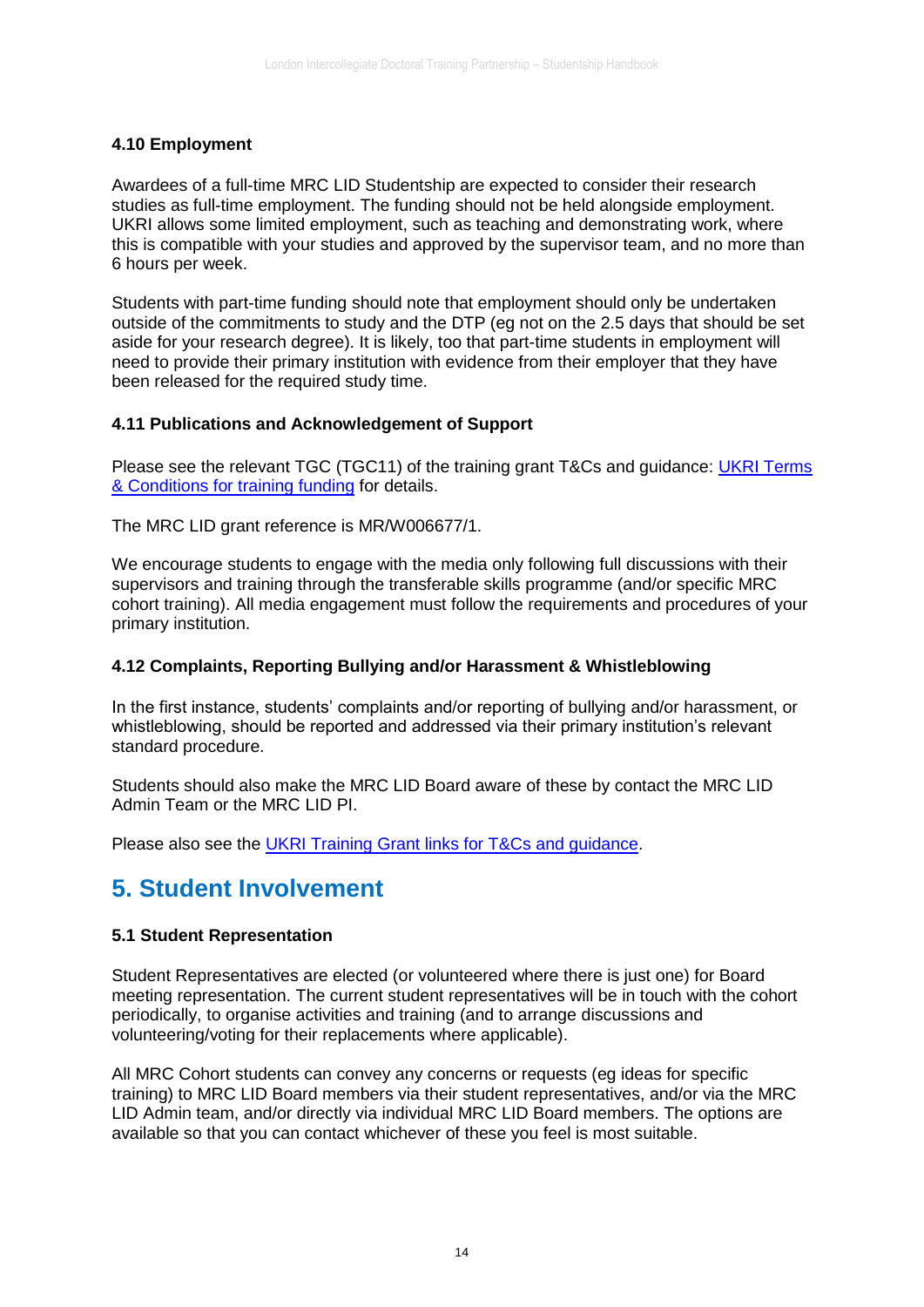# **5.2 MRC Cohort**

The MRC cohort is made up of all students funded by MRC studentships and research training fellowships.

MRC LID students are expected to be active members of the student-led MRC cohort, and attend all training, workshops, and events provided. Student representatives may also arrange the occasional social event for all MRC-funded students at both institutions.

# **6. Other Useful Information**

## **6.1 Website**

The [MRC LID website](http://mrc-lid.lshtm.ac.uk/) has a [Current Students](http://mrc-lid.lshtm.ac.uk/current-students/) section. This section will hold the most up-todate Studentship Handbook and any MRC LID forms you may need to use over the duration of your studentship.

## **6.2 Administration & Communications**

The administration team will arrange award letters, and payments for fees, stipends, and other costs. We can also provide proof of funding letters (eg for rent or mortgage purposes). Please contact us for any other general administrative support regarding your studentship.

You will receive email reminders at key stages of your studentship from [scholarships@lshtm.ac.uk](mailto:scholarships@lshtm.ac.uk) and [mrclid@lshtm.ac.uk.](mailto:mrclid@lshtm.ac.uk) Please support the administration team by providing them with the information they request or by following the instructions to complete necessary tasks.

#### **6.3 Key Contacts**

At London School of Hygiene & Tropical Medicine

- ADMIN
	- [Lara Crawford](mailto:mrclid@lshtm.ac.uk) and the Scholarships team in Registry
- ACADEMIC
	- [Neil Pearce,](mailto:neil.pearce@lshtm.ac.uk) DTP Principal Investigator
	- [Suzanne Filteau,](mailto:suzanne.filteau@lshtm.ac.uk) on behalf of the Pro-Director of Teaching and Learning; DTP RDD

At St George's, University of London

- ADMIN
	- [Derilyn Frusher](mailto:dfrusher@sgul.ac.ukT)
- ACADEMIC
	- [Carwyn Hooper,](mailto:chooper@sgul.ac.uk) Head of the Graduate School

#### **6.4 Acronyms Used**

DM = Departmental Manager (LSHTM) – administers allowances for students in ITD DTP = Doctoral Training Programme

EPH = Faculty of Epidemiology & Population Health at LSHTM

IoS = Interruption of Studies (UKRI calls this a 'suspension')

ITD = Faculty of Infectious & Tropical Diseases at LSHTM

Je-S = Joint Electronic Submission System

LSHTM = London School of Hygiene & Tropical Medicine